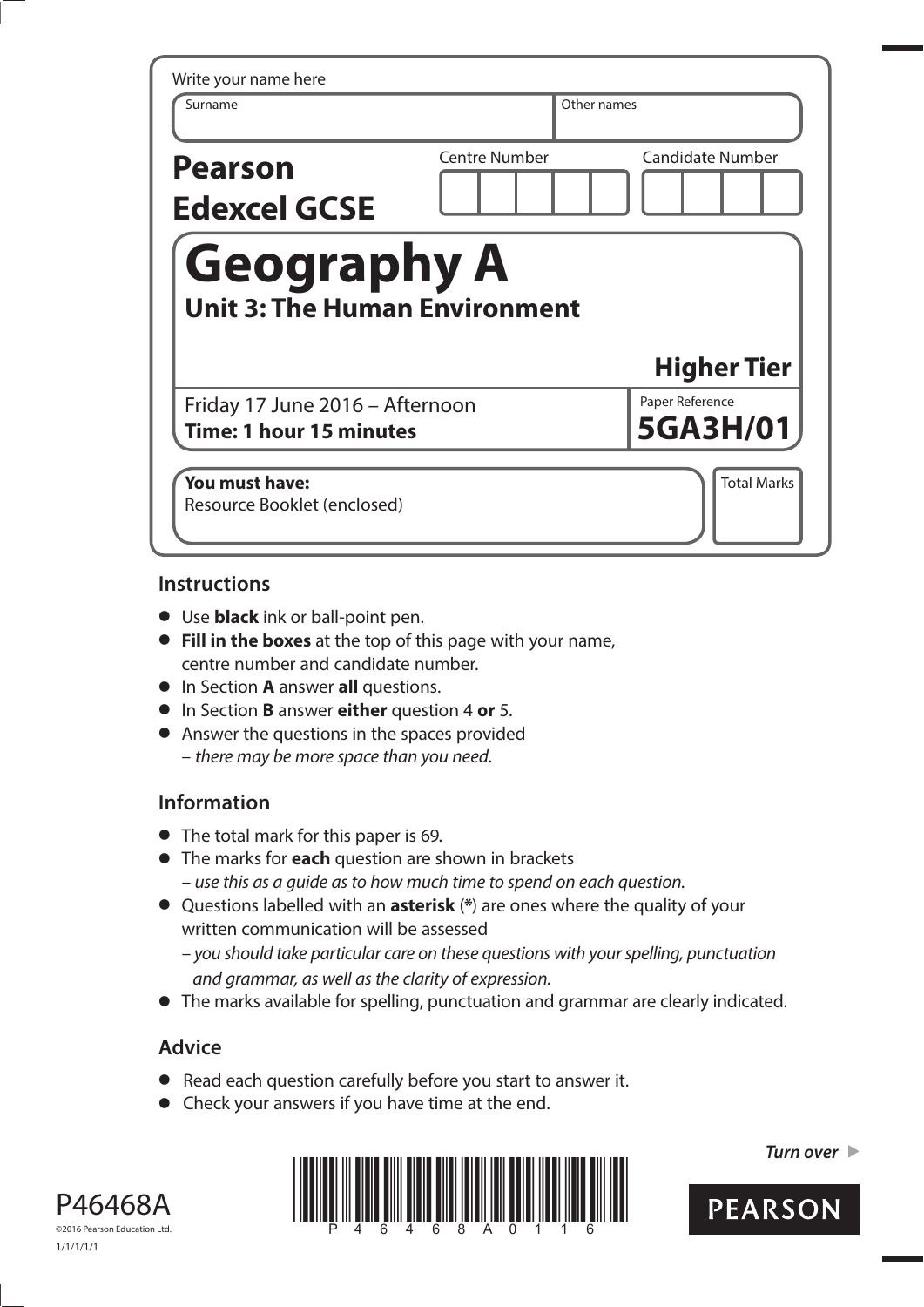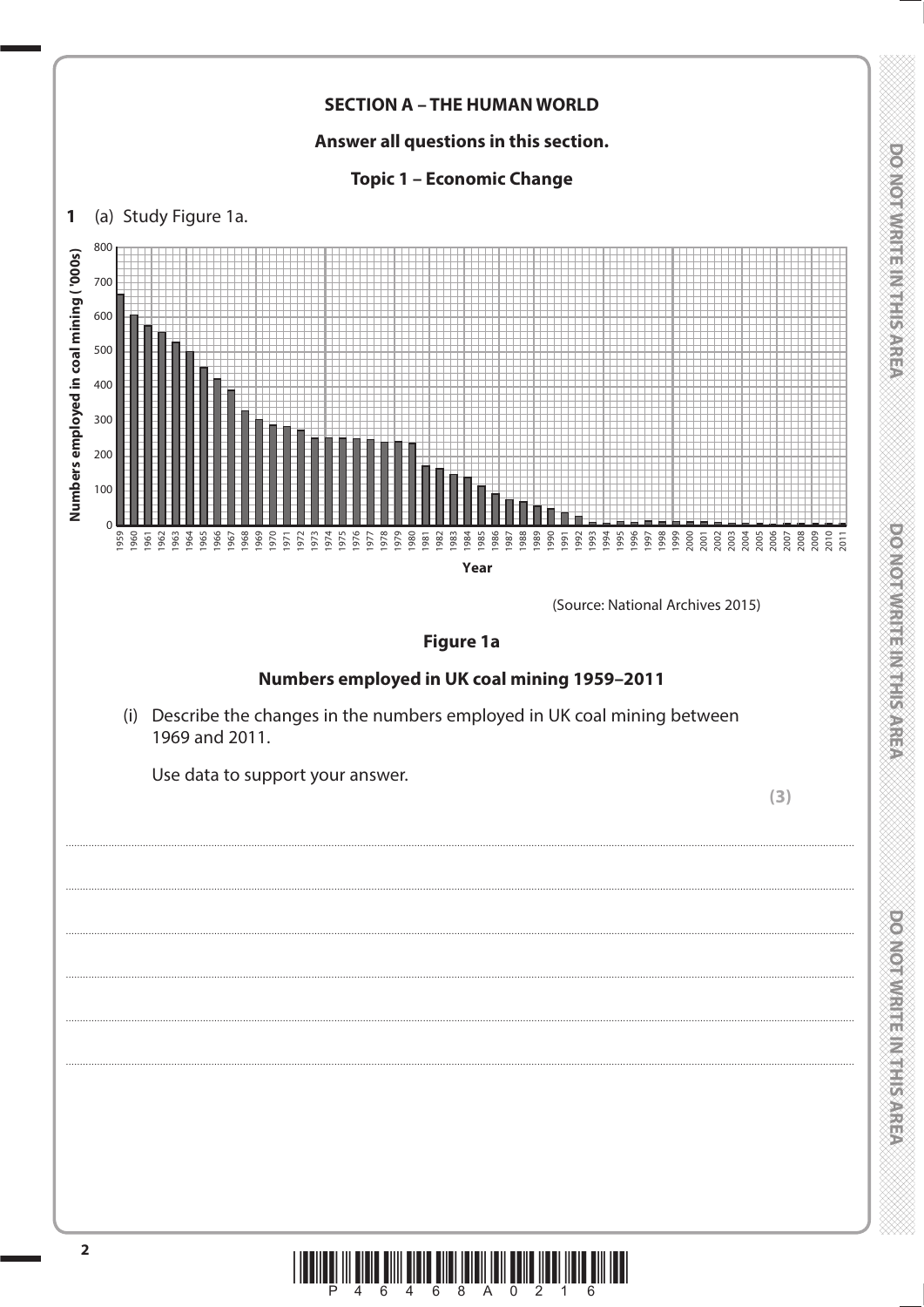| (ii) Suggest one reason for the changes shown on Figure 1a.                   | (2)                             |
|-------------------------------------------------------------------------------|---------------------------------|
|                                                                               |                                 |
|                                                                               |                                 |
| (b) Outline one benefit that de-industrialisation may bring to rural areas.   | (2)                             |
|                                                                               |                                 |
|                                                                               |                                 |
| (c) Study Figure 1b (photograph) in the Resource Booklet.                     |                                 |
| Suggest one reason why this location was chosen for the Xscape sports centre. | (2)                             |
|                                                                               |                                 |
|                                                                               |                                 |
|                                                                               |                                 |
|                                                                               |                                 |
|                                                                               |                                 |
|                                                                               |                                 |
|                                                                               |                                 |
|                                                                               |                                 |
|                                                                               | Turn over $\blacktriangleright$ |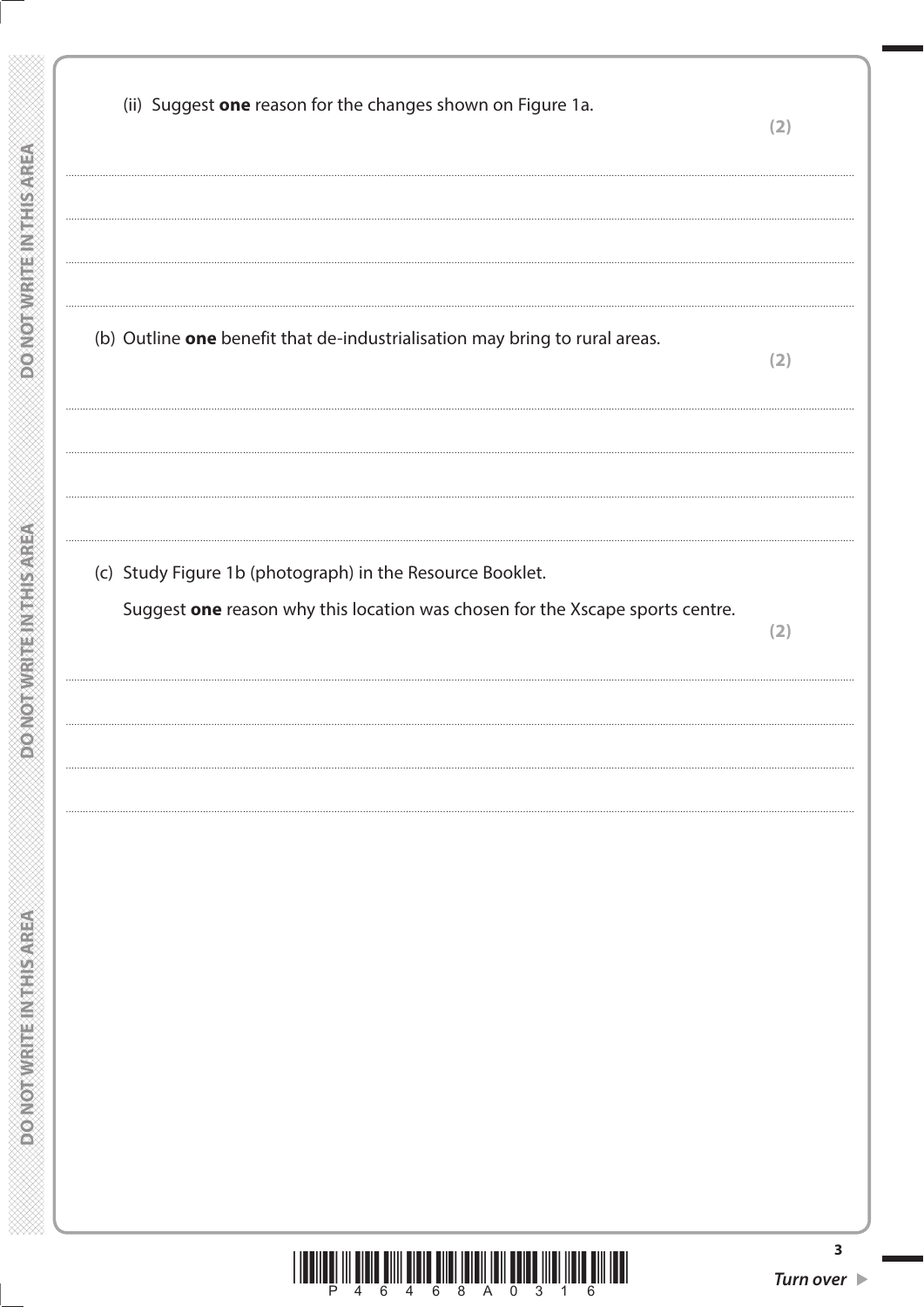| middle income country (MIC). | (6)                               |
|------------------------------|-----------------------------------|
|                              |                                   |
|                              |                                   |
|                              |                                   |
|                              |                                   |
|                              |                                   |
|                              |                                   |
|                              |                                   |
|                              |                                   |
|                              |                                   |
|                              |                                   |
|                              |                                   |
|                              |                                   |
|                              |                                   |
|                              |                                   |
|                              |                                   |
|                              |                                   |
|                              |                                   |
|                              |                                   |
|                              |                                   |
|                              |                                   |
|                              |                                   |
|                              | (Total for Question 1 = 15 marks) |
|                              |                                   |
|                              |                                   |
|                              |                                   |
|                              |                                   |
|                              |                                   |
|                              |                                   |
|                              |                                   |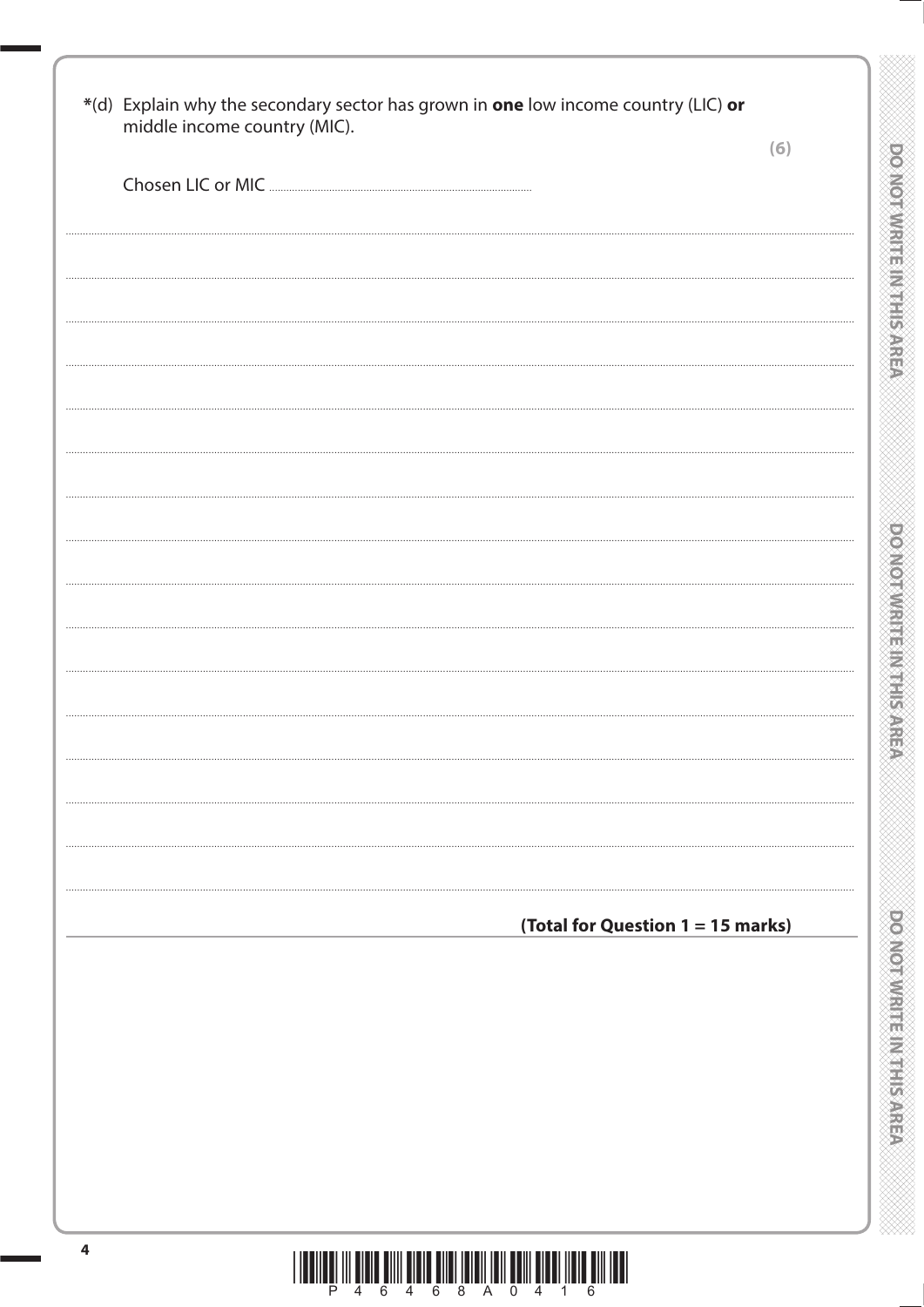**Topic 2 - Settlement Change** 2 Study Figure 2a in the Resource Booklet. (a) (i) Describe the distribution of the areas with the **highest** population growth rate.  $(3)$ (ii) Suggest one reason why some urban areas have high population growth rates.  $(2)$ (b) Outline one economic change to rural communities caused by counterurbanisation.  $(2)$ 5

**DONORWEITERNIES PROFILE** 

**PONOTHER FERRIT DONOT** 

**ASSNOTING IS INVESTIGATION**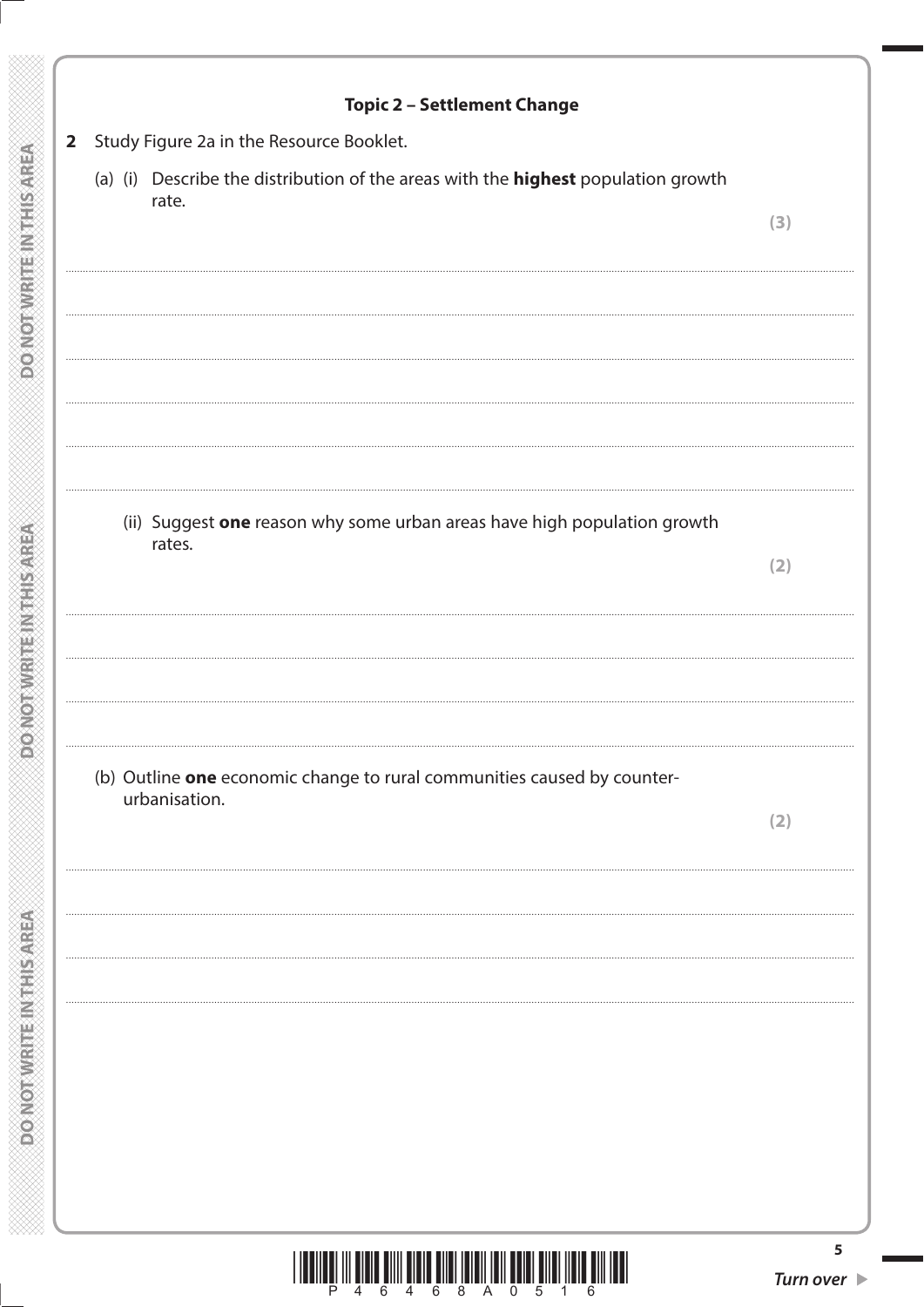| (c) Study Figure 2b (photograph) in the Resource Booklet.<br>Suggest one reason why some people might be against developing brownfield |     |
|----------------------------------------------------------------------------------------------------------------------------------------|-----|
| sites such as the one shown in Figure 2b.                                                                                              | (2) |
|                                                                                                                                        |     |
|                                                                                                                                        |     |
|                                                                                                                                        |     |
| *(d) Explain how the functions of one UK settlement have changed over time.                                                            |     |
|                                                                                                                                        | (6) |
|                                                                                                                                        |     |
|                                                                                                                                        |     |
|                                                                                                                                        |     |
|                                                                                                                                        |     |
|                                                                                                                                        |     |
|                                                                                                                                        |     |
|                                                                                                                                        |     |
|                                                                                                                                        |     |
|                                                                                                                                        |     |
|                                                                                                                                        |     |
|                                                                                                                                        |     |
|                                                                                                                                        |     |
|                                                                                                                                        |     |
|                                                                                                                                        |     |
|                                                                                                                                        |     |
|                                                                                                                                        |     |
|                                                                                                                                        |     |
| (Total for Question 2 = 15 marks)                                                                                                      |     |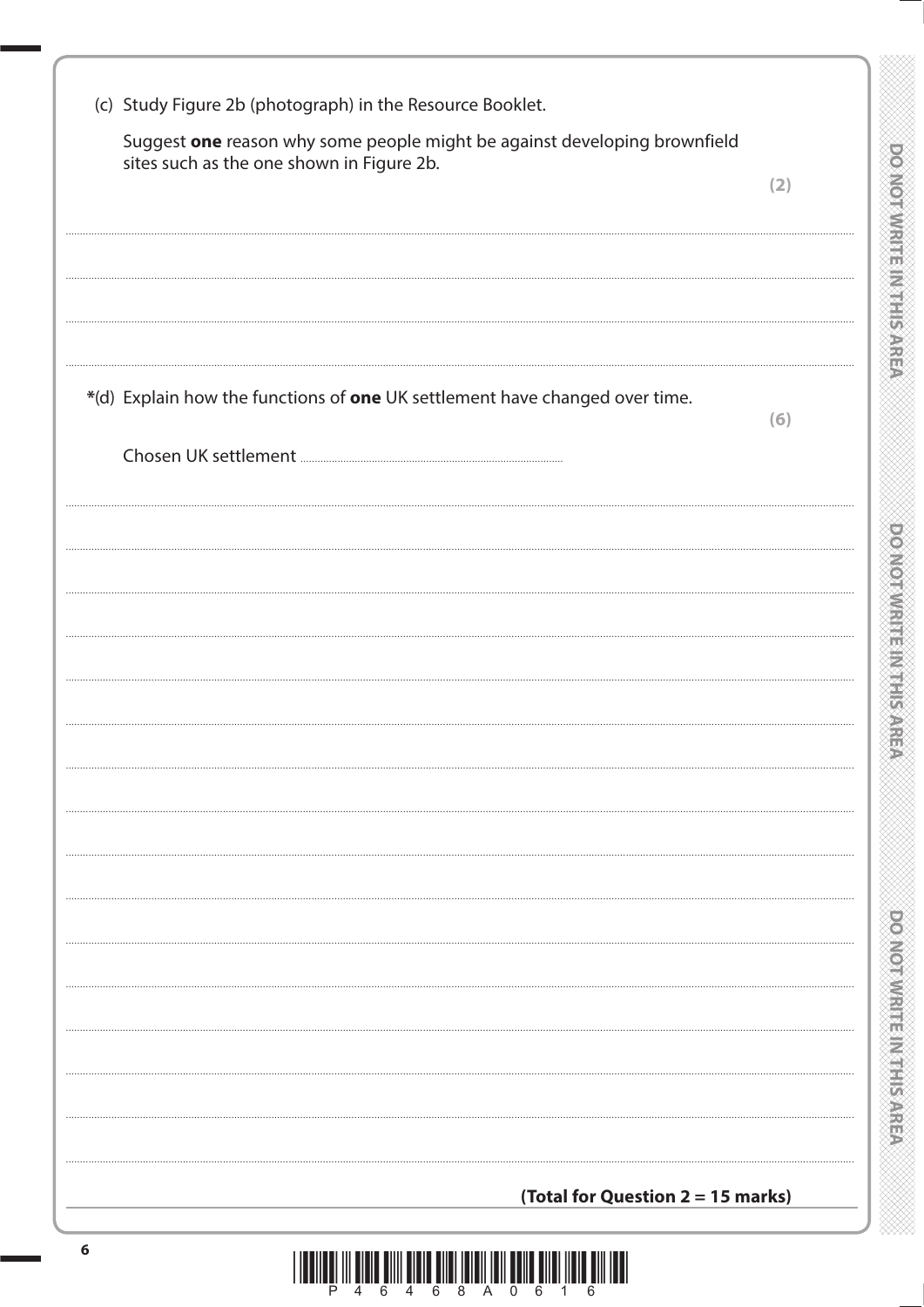



 $\overline{7}$ 

**PONOTHER FERRIT DONOT** 

**ASSNOTING IS INVESTIGATION**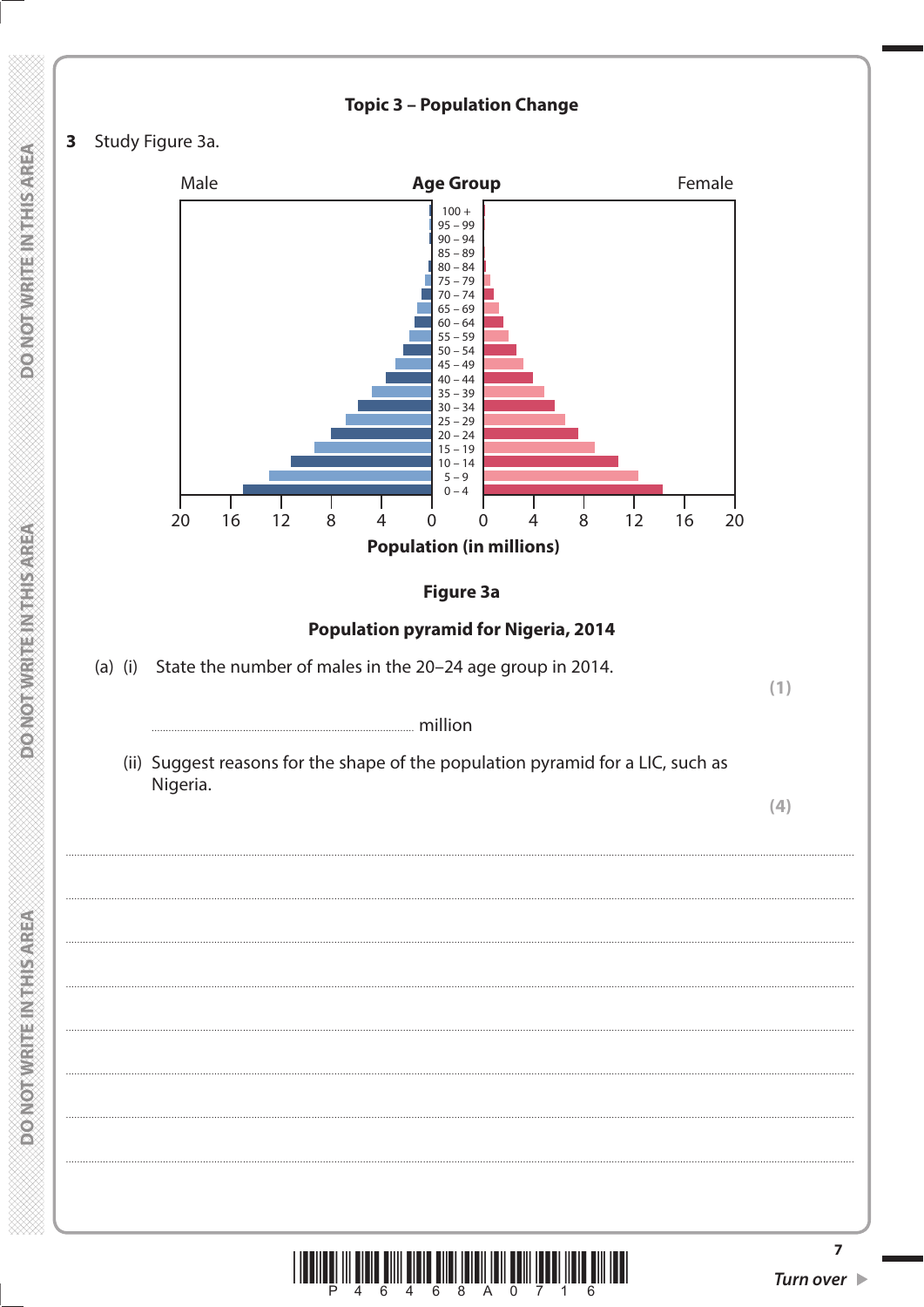|                                                                  | (2) |
|------------------------------------------------------------------|-----|
|                                                                  |     |
|                                                                  |     |
|                                                                  |     |
| (c) Study Figure 3b (photograph) in the Resource Booklet.        |     |
| Suggest one physical reason why this area is sparsely populated. | (2) |
|                                                                  |     |
|                                                                  |     |
|                                                                  |     |
|                                                                  |     |
|                                                                  |     |
|                                                                  |     |
|                                                                  |     |
|                                                                  |     |
|                                                                  |     |
|                                                                  |     |
|                                                                  |     |
|                                                                  |     |
|                                                                  |     |
|                                                                  |     |
|                                                                  |     |
|                                                                  |     |
|                                                                  |     |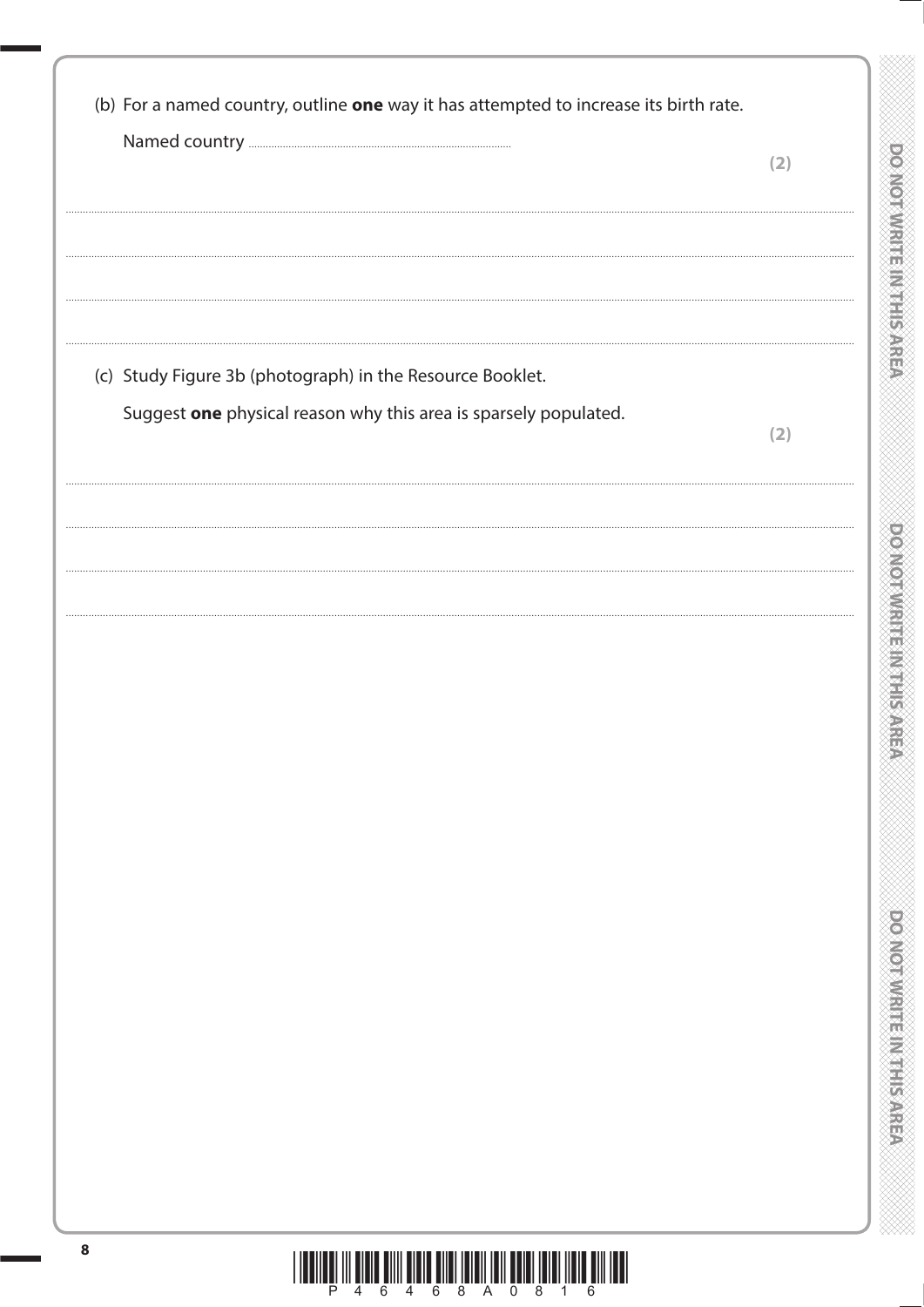| (Total for Question 3 = 15 marks)     |
|---------------------------------------|
| <b>TOTAL FOR SECTION A = 45 MARKS</b> |
|                                       |
|                                       |
|                                       |
|                                       |
|                                       |
|                                       |
|                                       |
|                                       |
|                                       |

e politica de política de política de política de política de política de política de política de política de<br>Desegne de política de política de política de política de política de política de política de política de pol

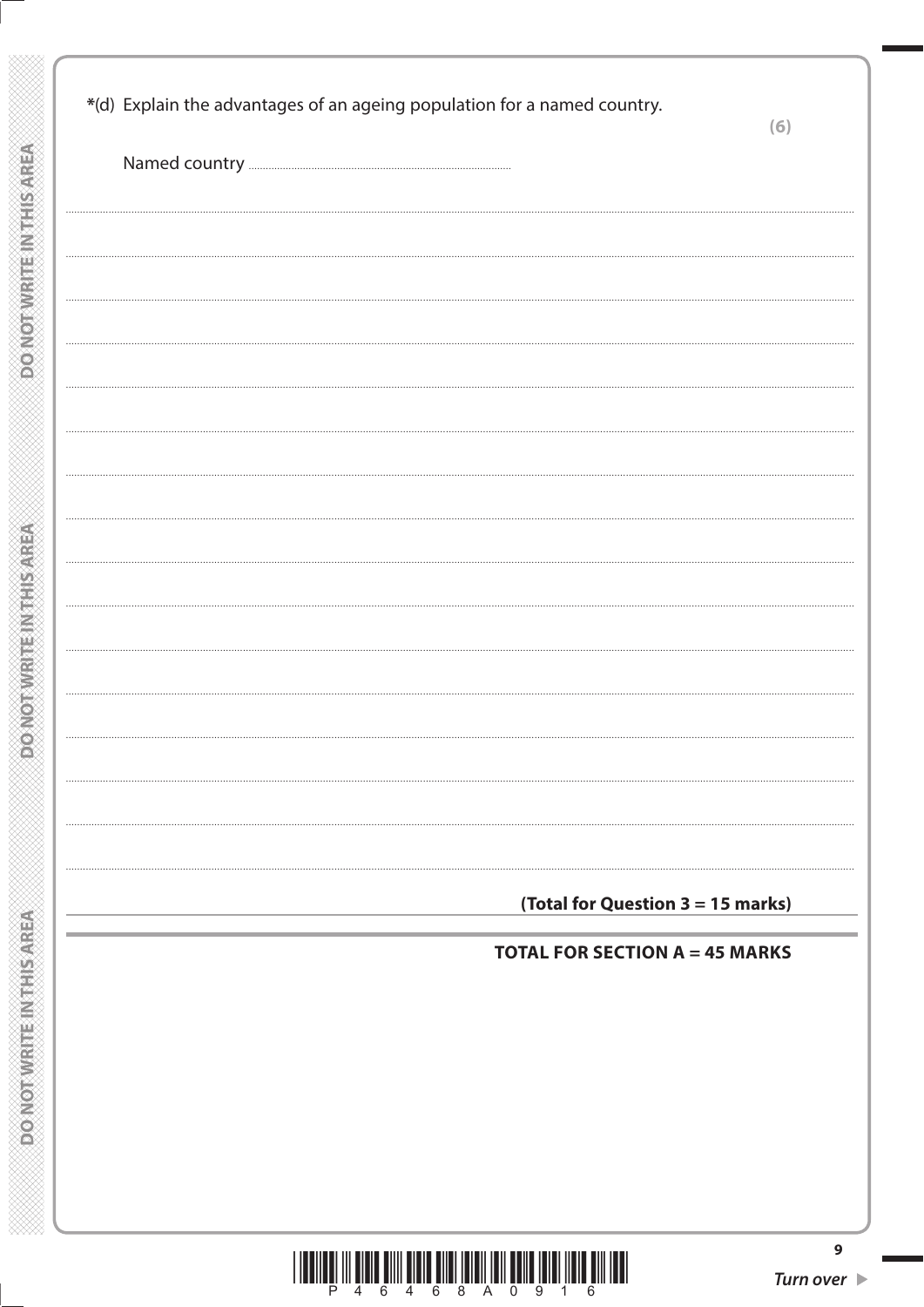| <b>SECTION B - PEOPLE ISSUES</b>                                                                       |     |                                                               |
|--------------------------------------------------------------------------------------------------------|-----|---------------------------------------------------------------|
| <b>Answer EITHER Question 4 or Question 5.</b>                                                         |     |                                                               |
| Topic 4 - A Moving World<br>Spelling, punctuation and grammar will be assessed in 4*(e).               |     |                                                               |
|                                                                                                        |     | If you answer Question 4 put a cross in the box $\boxtimes$ . |
| (a) Define the term commuter.                                                                          | (1) |                                                               |
| (b) Study Figure 4a in the Resource Booklet.                                                           |     |                                                               |
| Compare the trends in the number of migrants to and from Sweden between                                |     |                                                               |
| 1960 and 2010.                                                                                         | (4) |                                                               |
|                                                                                                        |     |                                                               |
|                                                                                                        |     |                                                               |
|                                                                                                        |     |                                                               |
|                                                                                                        |     |                                                               |
| (c) Study Figure 4b in the Resource Booklet.<br>(i) Identify the type of migration shown in Figure 4b. |     |                                                               |
|                                                                                                        | (1) |                                                               |
|                                                                                                        |     |                                                               |
|                                                                                                        |     |                                                               |
|                                                                                                        |     |                                                               |

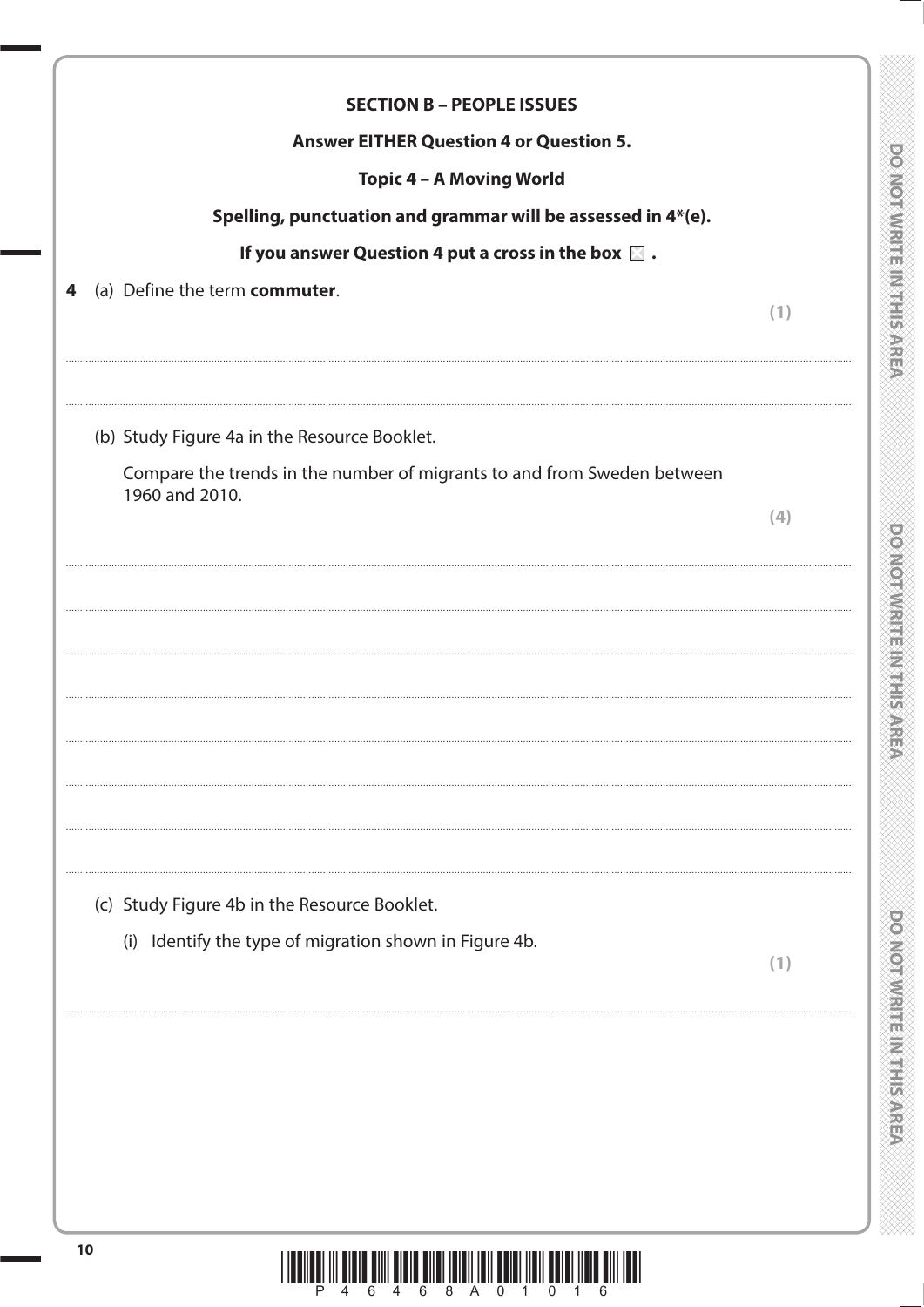(ii) Suggest two push factors for a migrant such as the one shown in Figure 4b.  $(4)$ **DONOTWRITEINTHIS AREA**  $\mathbf{1}$  $2<sub>1</sub>$ (d) Explain how government policies can reduce the rate of population movement **DONOT WRITEIN THIS AREA** between countries.  $(4)$ **DONOT WRITEINTHIS AREA**  $11$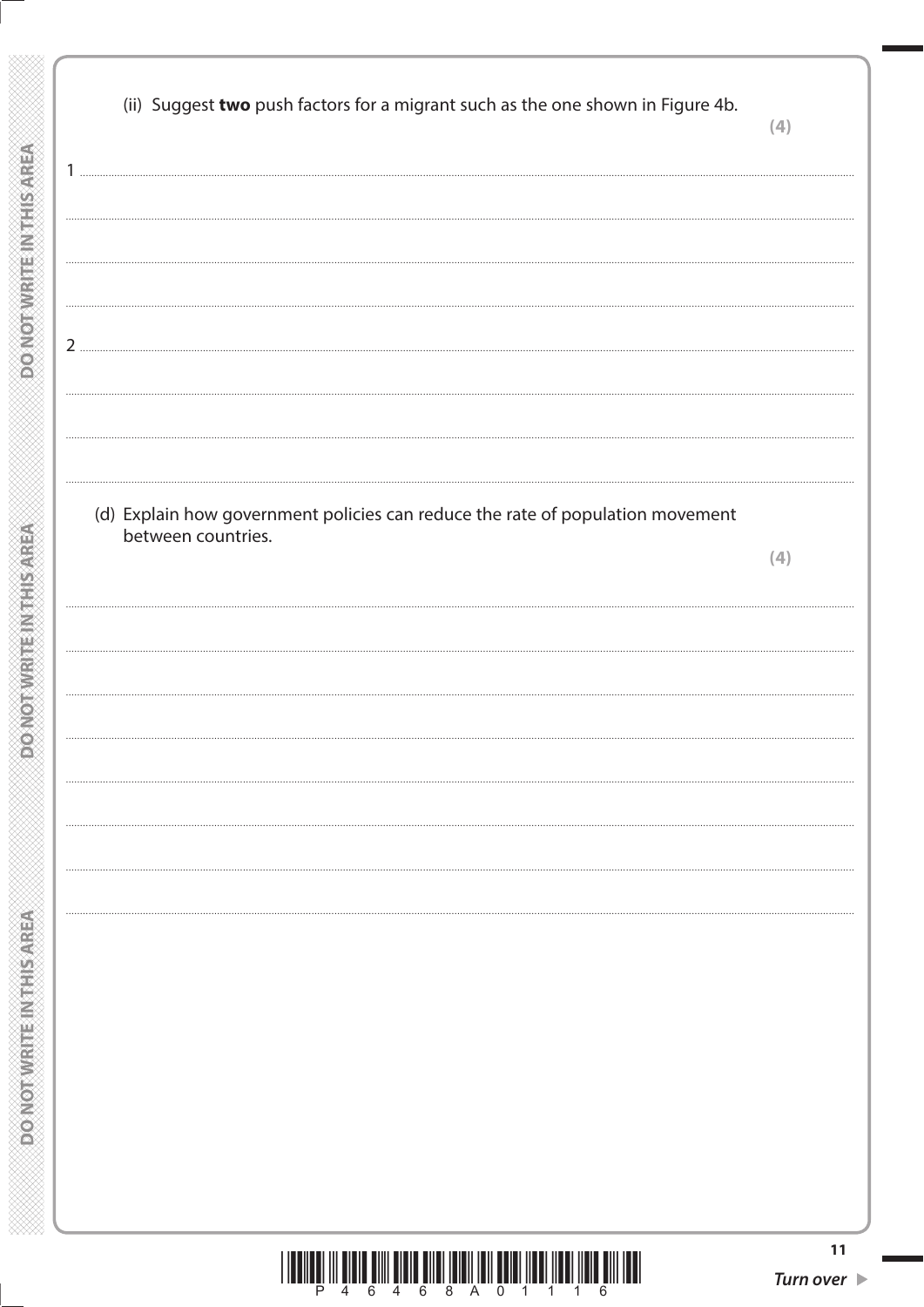| flows into Europe. |                                                         |                                   |
|--------------------|---------------------------------------------------------|-----------------------------------|
|                    |                                                         | (6)                               |
|                    |                                                         |                                   |
|                    |                                                         |                                   |
|                    |                                                         |                                   |
|                    |                                                         |                                   |
|                    |                                                         |                                   |
|                    |                                                         |                                   |
|                    |                                                         |                                   |
|                    |                                                         |                                   |
|                    |                                                         |                                   |
|                    |                                                         |                                   |
|                    |                                                         |                                   |
|                    |                                                         |                                   |
|                    |                                                         |                                   |
|                    |                                                         |                                   |
|                    |                                                         |                                   |
|                    |                                                         |                                   |
|                    |                                                         |                                   |
|                    |                                                         |                                   |
|                    |                                                         |                                   |
|                    |                                                         |                                   |
|                    |                                                         |                                   |
|                    |                                                         |                                   |
|                    |                                                         |                                   |
|                    |                                                         |                                   |
|                    | (Total for spelling, punctuation and grammar = 4 marks) |                                   |
|                    |                                                         | (Total for Question 4 = 24 marks) |
|                    |                                                         |                                   |
|                    |                                                         |                                   |
|                    |                                                         |                                   |
|                    |                                                         |                                   |
|                    |                                                         |                                   |
|                    |                                                         |                                   |
|                    |                                                         |                                   |
|                    |                                                         |                                   |
|                    |                                                         |                                   |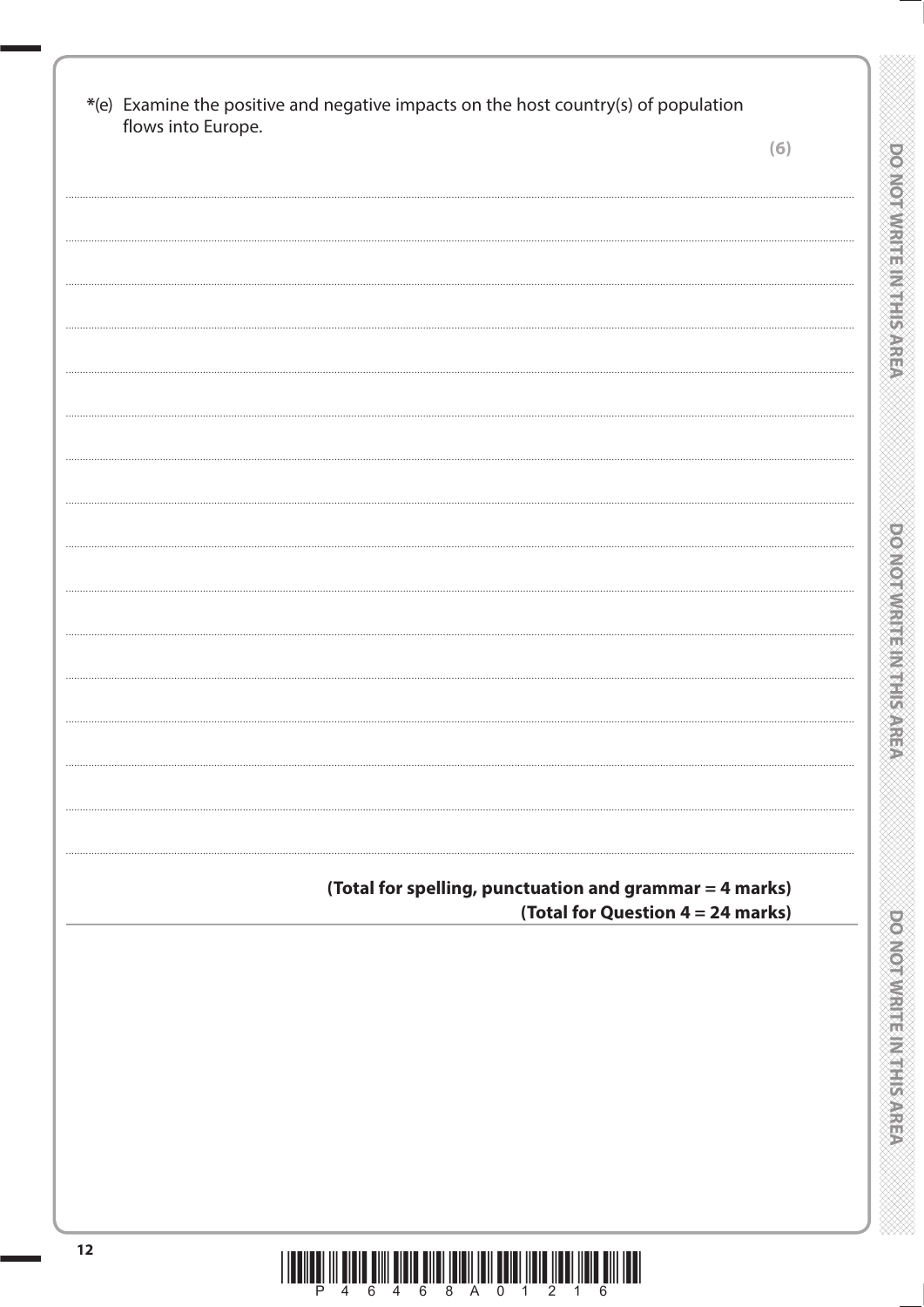**BLANK PAGE**

**QUESTION 5 BEGINS ON THE FOLLOWING PAGE.**

\*P46468A01316\* **Turn over**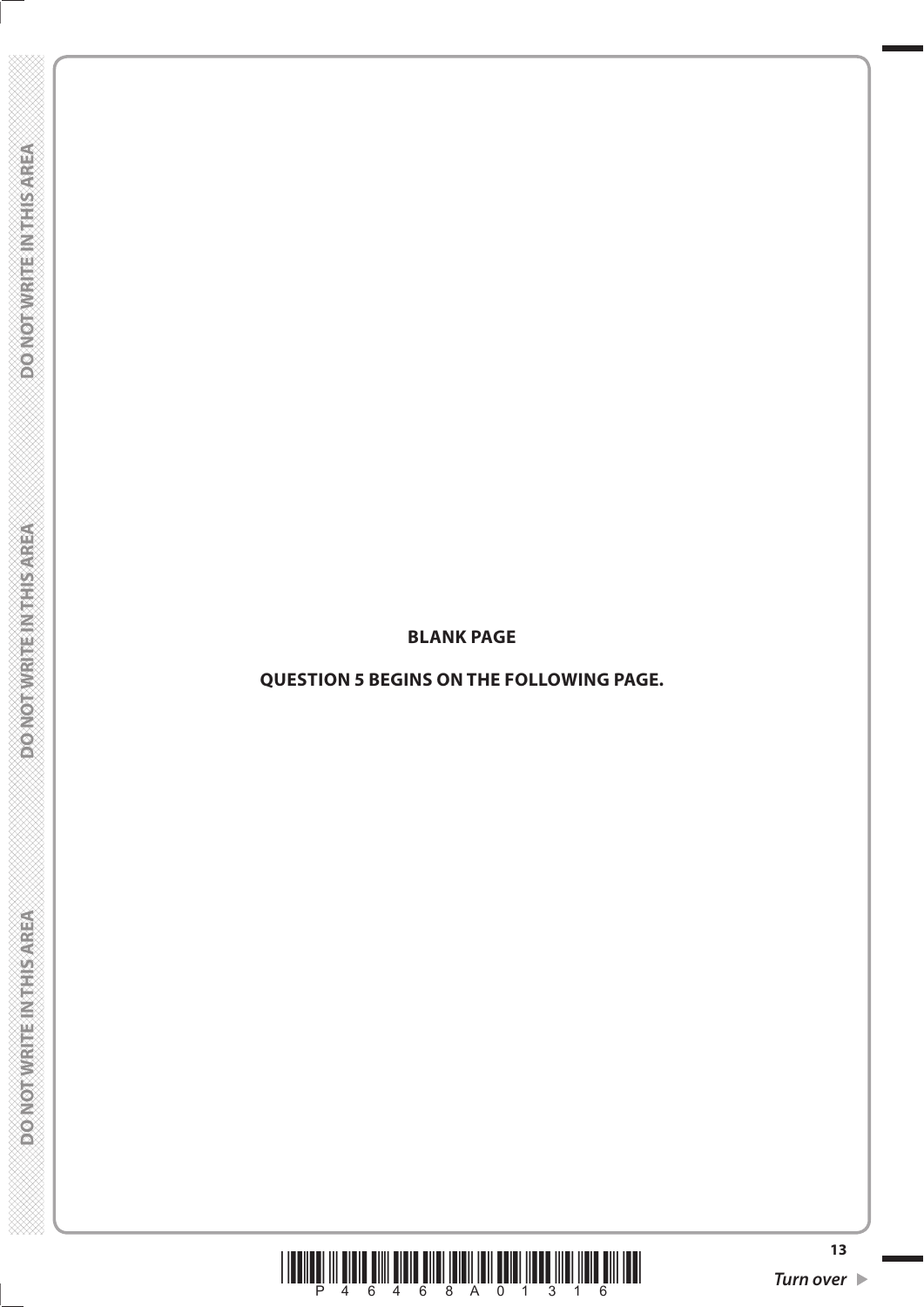| Topic 5 - A Tourist's World                                                                                                   |     |
|-------------------------------------------------------------------------------------------------------------------------------|-----|
| Spelling, punctuation and grammar will be assessed in 5*(e).<br>If you answer Question 5 put a cross in the box $\boxtimes$ . |     |
|                                                                                                                               |     |
| (b) Study Figure 5a in the Resource Booklet.                                                                                  |     |
| Compare the trends in the number of inbound and outbound tourists in Australia<br>between 2004 and 2012.                      |     |
|                                                                                                                               | (4) |
|                                                                                                                               |     |
|                                                                                                                               |     |
|                                                                                                                               |     |
|                                                                                                                               |     |
|                                                                                                                               |     |
|                                                                                                                               |     |
| (c) Study Figure 5b in the Resource Booklet.                                                                                  |     |
| (i) Identify the type of tourism shown in Figure 5b.                                                                          | (1) |
|                                                                                                                               |     |
|                                                                                                                               |     |
|                                                                                                                               |     |
|                                                                                                                               |     |
|                                                                                                                               |     |
|                                                                                                                               |     |
|                                                                                                                               |     |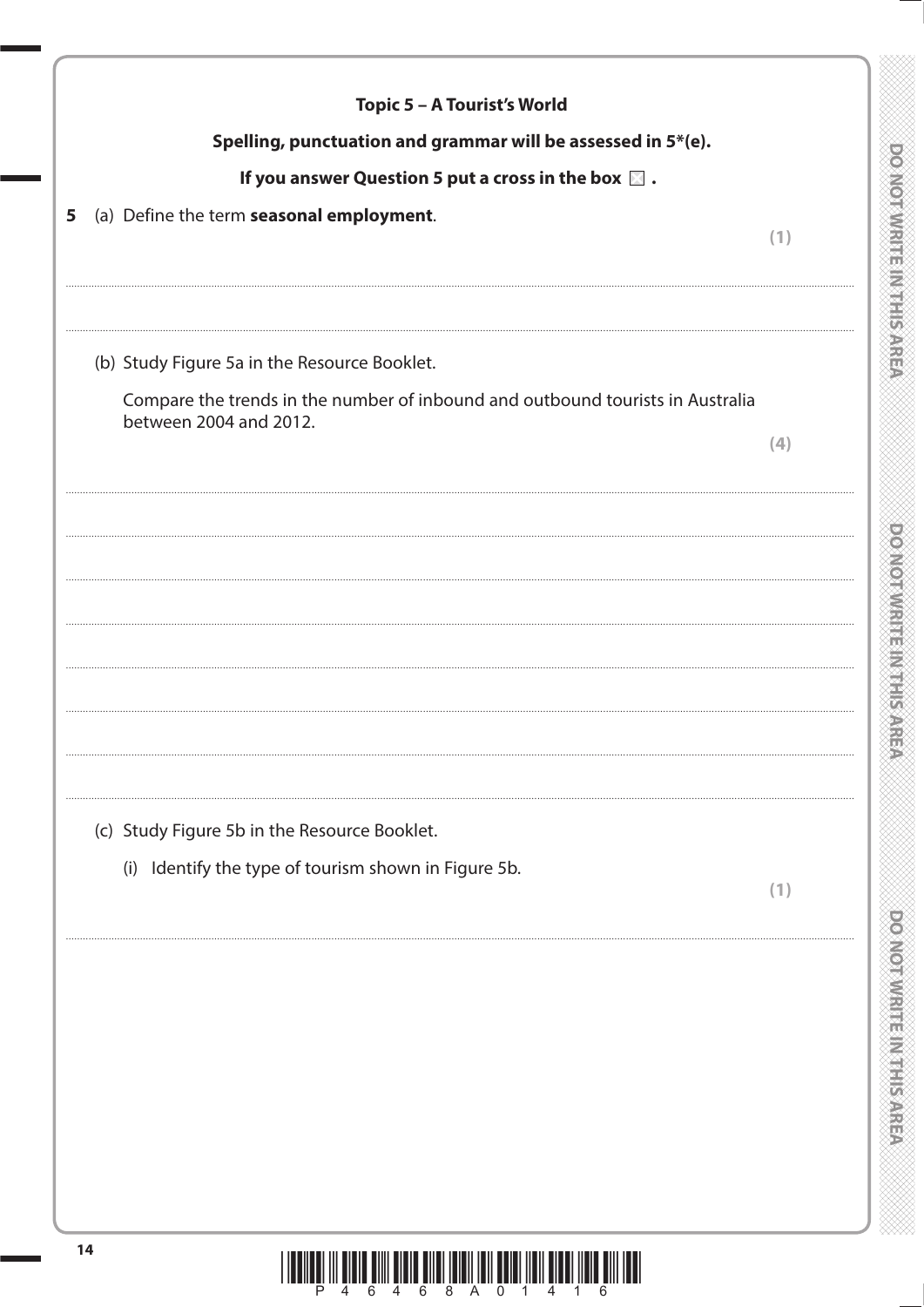(ii) Suggest two positive impacts of the type of tourism shown in Figure 5b.  $(4)$ **DONOTAWE TE INSERVATEA**  $\mathbf{1}$ .  $2$ . (d) Explain how one EU resort has developed during the rejuvenation stage of the Butler model.  $(4)$ **DONOTWRITEINTHIS AREA** 

<u>||TINIT DIN TINIT DINI TINIT BININ BININ ANI BININ ANI BININ ANI BINI</u>

Ш

 $15$ Turn over  $\blacktriangleright$